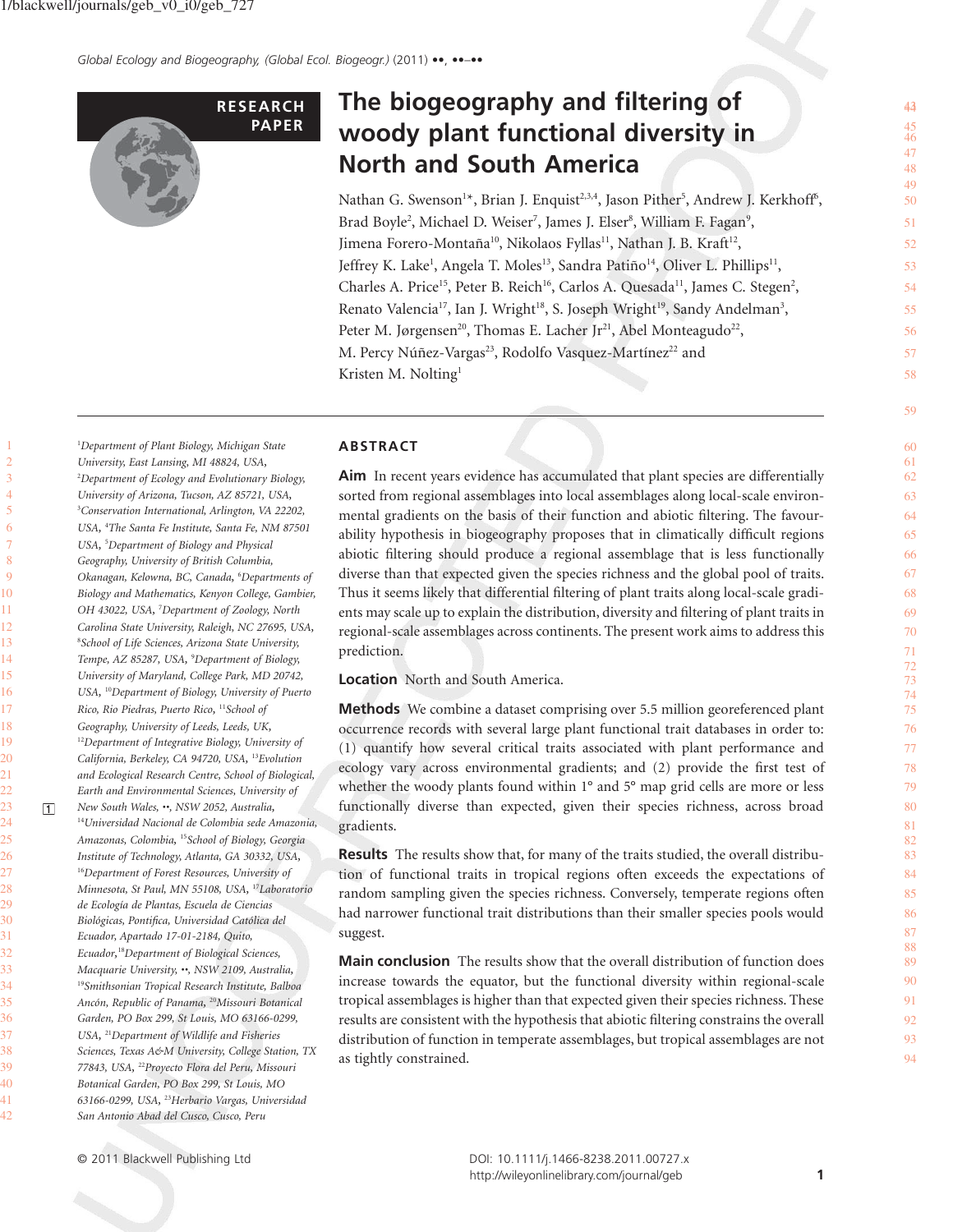N. G. Swenson *et al*.

\*Correspondence: Nathan G. Swenson, Department of Plant Biology, Michigan State University, East Lansing, MI 48824, USA. E-mail: swensonn@msu.edu

## **Keywords Biogeography, functional diversity, functional traits, latitudinal gradient, species richness.**

## **INTRODUCTION**

Global patterns of plant species richness have been a focus of biogeographers for well over a century (Wallace, 1878; Schimper, 1898). Recent studies have produced remarkably detailed maps depicting how plant species richness varies across the earth (Kier *et al*., 2005; Mutke & Barthlott, 2005), fostering more thorough tests of the numerous hypotheses put forward to explain the origin and maintenance of species diversity (e.g. Currie *et al*., 2004; Weiser *et al*., 2007). Despite our increased ability to map and analyse plant species diversity, similar maps and analyses of alternative axes of biodiversity, such as functional diversity, have lagged behind (Swenson & Weiser, 2010; Swenson, 2011). This is problematic, as it is organismal function and not species names that interact with, and evolve in response to, the environment. Thus it will be difficult to test mechanistic hypotheses regarding the geographic distribution of biodiversity without a consideration of the distribution of organismal function (Swenson, 2011).

Plant ecologists frequently consider the critical role of species function in determining the observed distribution of diversity in local plant assemblages (e.g. Tilman *et al*., 1997; Weiher *et al*., 1998). A common thread in much of this research has been the potential linkage between the observed functional diversity in assemblages and the degree of abiotic filtering along an environmental gradient within a study location (Weiher *et al*., 1998). In particular, abiotic filtering is expected to constrain the overall distribution of function observed within assemblages, with the greatest amount of filtering occurring in the least favourable locations along a local-scale gradient. Many have extended this approach to consider a counter-gradient where biotic interactions become more important in more favourable abiotic conditions, thereby giving rise to a reduction in functional similarity between species within a local assemblage (e.g.Weiher & Keddy, 1995). Combined, this suggests that the overall distribution of functional diversity and the functional similarity of individual species in local assemblages should vary predictably along local environmental gradients. As species richness also varies along these same gradients, tests of these predictions generally require the usage of null models that control for the coincidental gradient in species richness and ask whether the observed distribution of functional diversity in an assemblage is any different from that expected by a random sampling of some species pool.

Scaling up analyses that compare a few local-scale assemblages within a region to comparing the assemblages of entire regions across continents has been a key limitation to our understanding of the functional underpinnings of biodiversity gradients (Swenson & Enquist, 2007). Interestingly, classic

discussions of the latitudinal gradient in species richness have invoked mechanisms similar to those used to describe the assembly and diversity of plant communities on local scales. In particular, the favourability hypothesis in biogeography highlights the potential importance of increased abiotic filtering from the tropics to the temperate zone (Fischer, 1960). Conversely in relatively more climatically benign climates a broader diversity of forms may be able to exist.

While it is almost certain that no single mechanism will explain the distribution of species and functional diversity across local- or broad-scale gradients, there is substantial evidence that gradients in abiotic filtering may explain a great deal of the local-scale spatial variation in functional diversity in plant communities (e.g. Weiher *et al*., 1998; Stubbs & Wilson, 2004; Cornwell *et al*., 2006; Kraft *et al*., 2008; Swenson & Enquist, 2009; Swenson *et al*., 2011). Less well explored or established is whether the favourability hypothesis can be supported on larger spatial scales, with evidence that plant functional diversity is non-randomly filtered along broad gradients. In particular, a general decrease in functional diversity with latitude is expected given the coincidental decrease in species richness, but stronger abiotic filtering in the temperate zone should cause temperate zone assemblages to have a lower than expected functional diversity given their observed species richness. Thus it may be possible that the mechanism of increasingly strong abiotic filtering along environmental gradients may govern not only the distribution and diversity of functional traits in local-scale plant assemblages but also in regional-scale assemblages.

Here we provide the first broad-scale test of this prediction using a large and novel combined dataset for six key plant traits [leaf %N, leaf %P, specific leaf area (SLA; leaf area divided by dry leaf mass), seed mass, maximum height and wood density] that are indicative of species positions along major axes of ecological strategy variations (Westoby, 1998; Westoby *et al*., 2002). This functional trait dataset was joined to a database of over 5.5 million georeferenced woody plant occurrence records from the New World, allowing us to map species functional trait values into grid cells throughout the western hemisphere based on the assemblage of species found within each grid cell. We then generated maps of two different components of functional diversity using three different metrics. The functional diversity metric, FD (Petchey & Gaston, 2002), and the mean pair-wise functional trait distance (PW) both provide measures of the overall dispersion of trait values for each local assemblage. In contrast, the mean nearest neighbour functional trait distance (NN) provides an average dissimilarity measure that describes how the species are 'packed' into the functional trait 'space'. These observed levels of functional trait diversity were then compared to that expected given the observed species richness and the global trait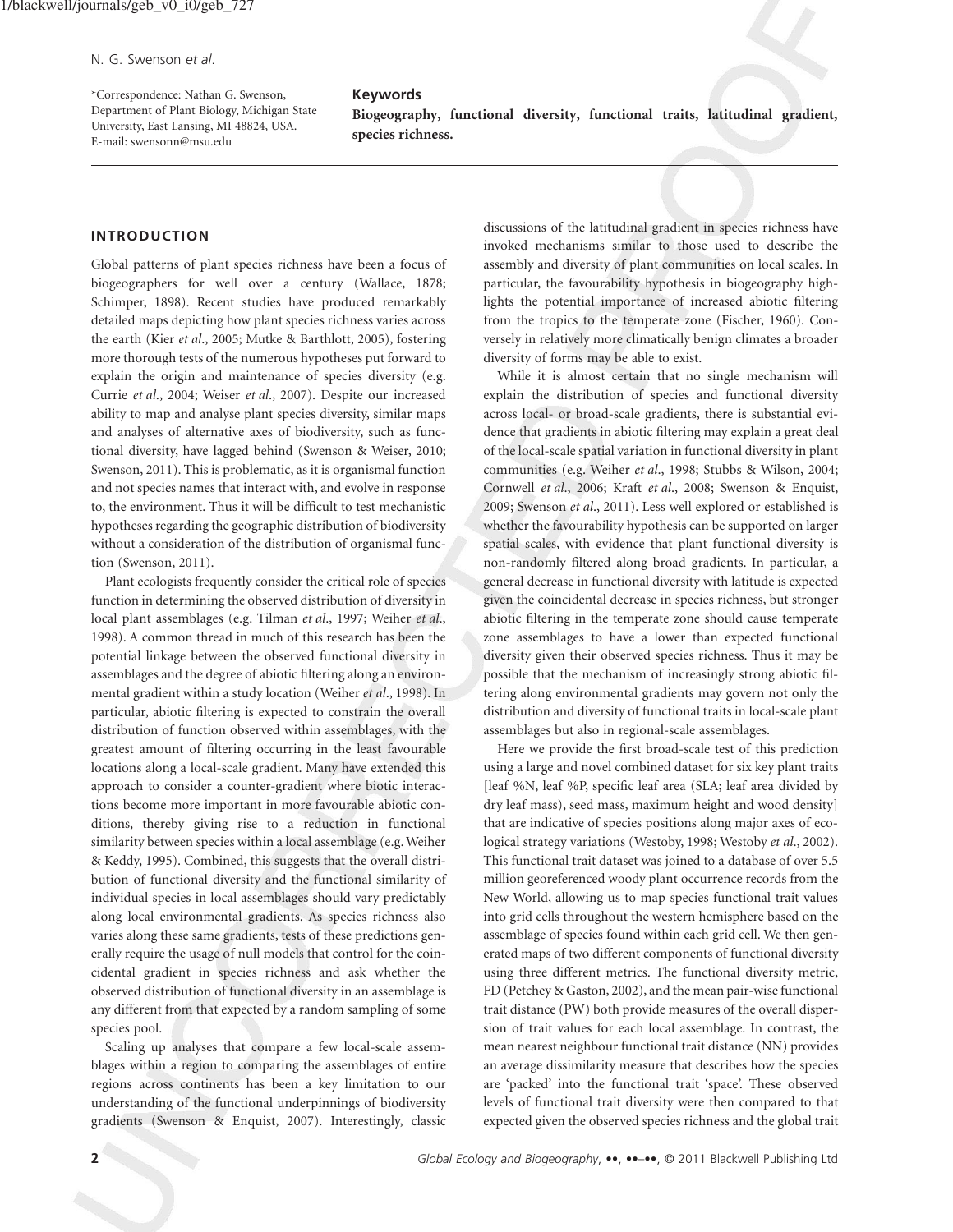pool using null models in order to determine whether the observed level of functional trait diversity was higher or lower than that randomly expected.

### **METHODS**

### **Functional trait selection**

The plant traits chosen for this study have been shown to be robust indicators of where a species falls along a few key dimensions of plant functional variation (Westoby, 1998; Westoby *et al*., 2002). We acknowledge that a number of other plant traits, such as plant defence and hydraulic traits, are of interest, but due to data limitations they were not included in the present study. Foliar %N and %P and SLA are key traits in the 'leaf economics spectrum' (Reich *et al*., 1997; Wright *et al*., 2004). The leaf economics spectrum represents where a species falls along a continuum of strategies ranging from high structural investment, long leaf life span and low nutrient content versus low structural investment, short leaf life span and high nutrient content. Seed mass indicates where a species lies along the spectrum of species producing many small seeds or few large seeds per unit energy (Venable, 1996; Moles & Westoby, 2006). Maximum height indicates the adult light niche of a species (Kohyama, 1993; Moles *et al*., 2009). Wood density is correlated with growth and mortality rates and represents a trade-off between mechanical strength and vertical growth (Swenson & Enquist, 2007; Chave *et al*., 2009).

### **Plant functional trait geographic information system**

Our plant trait database consisted of trait values from existing databases [plant height: USDA Plants Database (USDA, 2006); seed mass: Kew Millennium Seed Database (Moles *et al*., 2005; Flynn *et al*., 2008); SLA: Glopnet (Reich *et al*., 1997; Wright *et al*., 2004), wood density (Swenson & Enquist, 2007; Chave *et al*., 2009); leaf %N and %P (Wright *et al*., 2004; Kerkhoff *et al*., 2006)]. This core database was supplemented with large data sets field collected by a subset of the authors in Costa Rica, Puerto Rico (Swenson *et al*., 2007; Swenson & Enquist, 2008, 2009; Uriarte *et al*., 2010; Swenson *et al*., 2011) and Ecuador (Kraft *et al*., 2008) and by compiling trait values from the published literature. The literature search aimed to locate articles reporting trait values for large numbers of woody species  $(>30)$ , but no formal search utilizing citation databases was done. A list of the literature used to supplement the core trait database is provided in Appendix S1 in the Supporting Information. Taxonomic delineations followed the International Plant Names Index (http://www.ipni.org); standardization was achi-2 **<sup>2</sup>**eved using TaxonScrubber (http://www.salvias.net/pages/ taxonscrubber.html). The distributional database SALVIAS (http://www.salvias.net; Weiser *et al*., 2007) currently holds *c*. 4.2 million individual georeferenced plant occurrences taken from herbarium specimens and forest inventory plots spanning the globe. Major data contributors to the SALVIAS data portal include the Missouri Botanical Garden via Tropicos, REMIB, the

University of Arizona Herbarium, the University of British Columbia Herbarium, and the University of Tennessee Herbarium. As the SALVIAS database has poor geographic coverage for Brazil, it was merged with independent georeferenced specimens stored in the online database CRIA (http:// www.cria.org.br). The CRIA database is a compilation of herbarium records for several regional and national herbaria in Brazil and Colombia. A full listing of these herbaria is available on the CRIA web portal. The United States Forest Inventory and Analysis (FIA) dataset (http://fia.fs.fed.us) was added to the SALVIAS and CRIA datasets to enhance the North American coverage. When combined, these three databases constituted more than 5.5 million georeferenced records of plant occurrence. As with the trait database, TaxonScrubber was also used to standardize taxonomy in the species occurrence database. Each record in this combined occurrence database was geographically binned into 1° and 5° grid cells. As many ecological patterns are scale dependent, we conducted all analyses reported here at both spatial scales. Analyses of local-scale patterns across both continents were not feasible and we therefore limit our inferences to hypotheses regarding regional- or biogeographic-scale processes. We present the results of the 1° grid cell analyses in the main text and the results of the 5° grid cell analyses in Appendix S1.

Next, the list of unique species names for each grid cell was extracted. This list was joined to the trait databases where the mean trait value for a given species was assigned. The resulting specimen × trait matrix table was imported into GIS software as a vector point file and then converted into one raster grid map at the resolution of 1° for each trait and one map at the resolution of 5° for each trait. These maps depict the mean functional trait value inside each grid cell.

### **Functional diversity analyses**

To calculate the functional trait diversity in each map grid cell we generated functional trait dendrograms for each trait. Prior to dendrogram construction all maximum height, seed mass and SLA data were  $log_{10}$ -transformed. The dendrograms, constructed using hierarchical clustering (Petchey & Gaston, 2002), considered only the species found in both the functional trait dataset and the plant occurrence databases. Figures of the dendrograms are available in Appendix S1. Using the functional trait dendrograms we calculated three metrics of functional trait diversity. The first was the functional diversity metric, FD (Petchey & Gaston, 2002), which calculates the shared dendrogram branch lengths found in a grid cell represented as a proportion of the total possible dendrogram branch lengths. The second metric was the mean pair-wise trait distance, PW, between all species within a grid cell. This is a functional trait dendrogram analogue of the MPD phylogenetic metric of Webb (Webb, 2000). The FD and PW metrics are similar (Mouchet *et al*., 2010), but the values generated by these metrics do not necessarily represent redundant information. For example, the FD metric is highly correlated with species richness, whereas the PW metric is largely independent of the species richness of an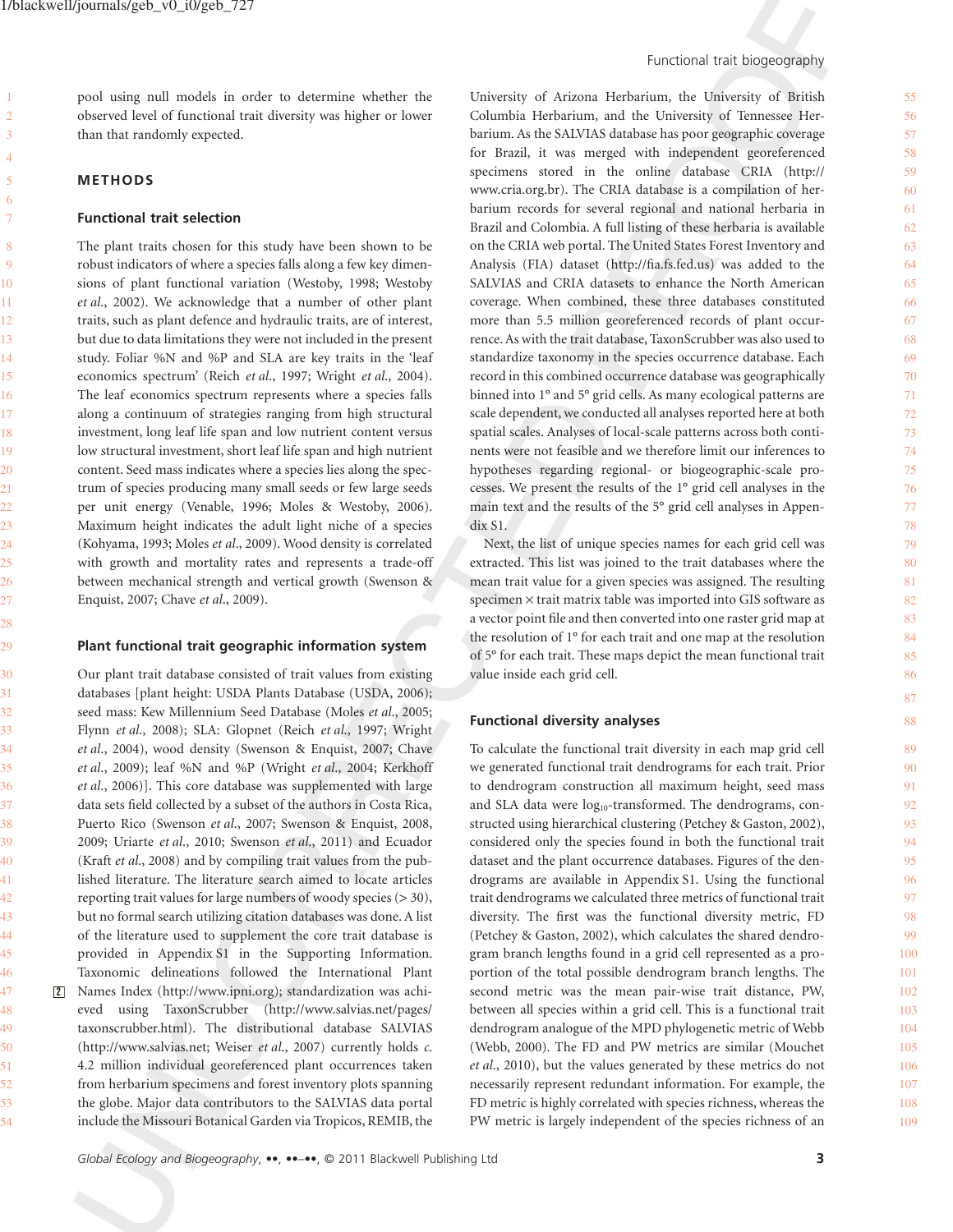N. G. Swenson *et al*.

| Trait              | Lat     | Alt     | <b>MAT</b> | TS      | TR      | AP      | <b>PS</b> |
|--------------------|---------|---------|------------|---------|---------|---------|-----------|
| Maximum height     | 0.25    | $-0.05$ | $-0.10$    | 0.15    | 0.16    | 0.16    | $-0.25$   |
| Leaf $\%$ N        | $-0.01$ | 0.18    | 0.23       | $-0.04$ | $-0.05$ | 0.14    | 0.23      |
| Leaf $%P$          | 0.62    | 0.07    | $-0.54$    | 0.65    | 0.62    | $-0.42$ | 0.30      |
| Seed mass          | $-0.26$ | $-0.20$ | 0.47       | $-0.43$ | $-0.44$ | 0.50    | 0.01      |
| Specific leaf area | $-0.48$ | $-0.19$ | 0.33       | $-0.40$ | $-0.36$ | 0.44    | 0.07      |
| Wood density       | $-0.61$ | $-0.24$ | 0.62       | $-0.54$ | $-0.51$ | 0.23    | 0.33      |

Lat, absolute value of latitude; Alt, altitude; MAT, mean annual temperature; TS, temperature seasonality (standard deviation of 12 mean monthly temperatures); TR, annual temperature range (maximum – minimum annual temperatures); AP, total annual precipitation; PS, precipitation seasonality (coefficient of variation of 12 monthly rainfall totals). Bold values indicate significant correlations (*P* < 0.05).

assemblage. The third metric was the mean nearest-neighbour trait distance, NN, between species within a grid cell. This is a functional trait dendrogram analogue of the MNND phylogenetic metric of Webb (Webb, 2000).

Next, we used a null model approach to determine whether the observed cell-specific FD, PW and NN values were greater or less than expected given the observed, cell-specific species richness. Specifically 9999 random assemblages were generated for each trait and for each grid cell. This was done by randomizing the names of taxa across the tips of the dendrograms 9999 times and recalculating each metric during each iteration. This procedure keeps all observed spatial patterns such as dispersal limitation, contagion of species distributions, species occupancy rates and grid cell species richness constant while only randomizing the trait dataset.

The observed FD, PW and NN values for each grid cell and for each trait were then compared with the null distributions to calculate the quantile in which they fell and to calculate a standardized effect size (SES). The SES was calculated as the observed value minus the mean of the null distribution divided by the standard deviation of the null distribution. This randomization procedure makes the assumption that through evolutionary time all global trait values could have invaded every region or evolve *in situ*. All randomizations were written and executed using the statistical software R.

We calculated Spearman rank correlations of the mean trait value, the three functional trait diversity metrics, the functional trait diversity standardized effect sizes with species richness, and the absolute value of latitude, altitude and climatic variables. Climate data were derived from a 30″ gridded dataset consisting of interpolated 50-year normals from New World weather stations (Hijmans *et al*., 2005). The results from the trait analyses and the independent variables used in the correlative analyses had a high degree of spatial autocorrelation such that the degrees of freedom calculated from the number of map grid cells was an overestimate. We took account of this spatial autocorrelation within the climatic and trait data using the 'Clifford' method implemented in the software SAM (Rangel *et al*., 2006); this software calculates the appropriate degrees of freedom given the observed non-independence in the data.

Table 1 Spearman rank correlations between the mean trait value in a map grid cell and physiographic and climatic variables.

## **Functional diversity sensitivity analyses**

As the woody plant occurrence and trait databases utilized in this study are heterogeneous in their coverage, we performed a series of sensitivity analyses designed to determine whether or not the results and inferences reported are robust. Specifically, we assessed potential biases due both to spatial heterogeneity in database coverage and to the undersampling of incompletely described (principally tropical) woody floras. We addressed spatial heterogeneity in two ways. First we performed all of the analyses again at the resolution of 5° map grid cells in order minimize artefacts due to small-scale spatial heterogeneity. Second, we performed a rarefaction analysis in which we randomly sampled, without replacement, 25 species in each map grid cell (both 1° and 5°) that had sufficient trait data. This was repeated 100 times for each map grid cell and mean SES FD, SES PW and SES NN metrics were calculated for each trait.

Potential biases due to sampling only common species in the databases were estimated using tropical forest inventory plots that have comprehensive trait databases. In each inventory plot, we quantified the SES FD, SES PW and SES NN for only the top 5% of the most common species. This value was compared with values calculated using assemblages that included increasingly rare species, until the entire forest plot species list was included.

There are several sensitivity analyses regarding potential biases in the trait and occurrence datasets that could not be performed due to a lack of information available. For example it is possible that there is a latitudinal bias in the lumping versus splitting of species that could influence the degree of functional similarity in assemblages across latitude, but there is no strong quantitative evidence of this that could be incorporated into a sensitivity analyses. A second bias could be due to trait variation within species ranges, but substantial datasets documenting these patterns are not available.

### **RESULTS**

### **Distribution of plant function**

In general, the mean functional trait value in map grid cells varied with climate and latitude (Table 1 and Fig. 1). Leaf %P,

54 55

67

<sup>9</sup> 10 11 12 13 14 15 16 17 18 19 20 21 22 23 24 25 26 27 28 29 30 31 32 33 34 35 36 37 38 39 40 41 42 43 44 45 46 47 48 49 50 51 52 53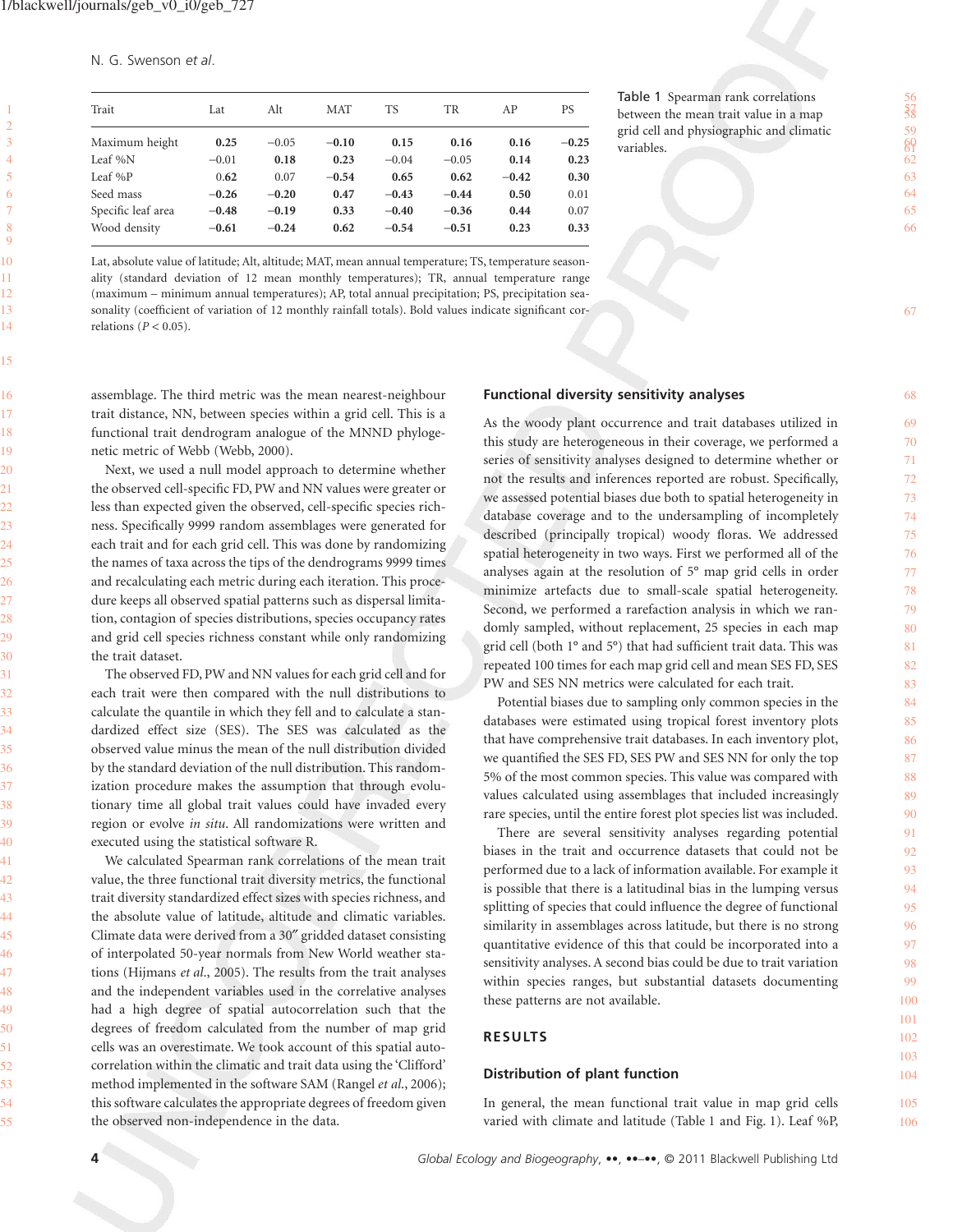Functional trait biogeography



Figure 1 The geographic distribution and diversity of plant function in North and South America. The first column represents the mean trait value in each grid cell with warm colours indicating high trait values and cool colours indicating low trait values (SES, standardized effect size). The second, third, and fourth columns represent the functional trait diversity (FD), the mean pairwise trait distance (PW) and the mean nearest trait neighbour distance (NN) values, respectively, with warm colours indicating high functional trait diversity and cool colours indicating low functional trait diversity.

*Global Ecology and Biogeography*, **••**, ••–••, © 2011 Blackwell Publishing Ltd **5**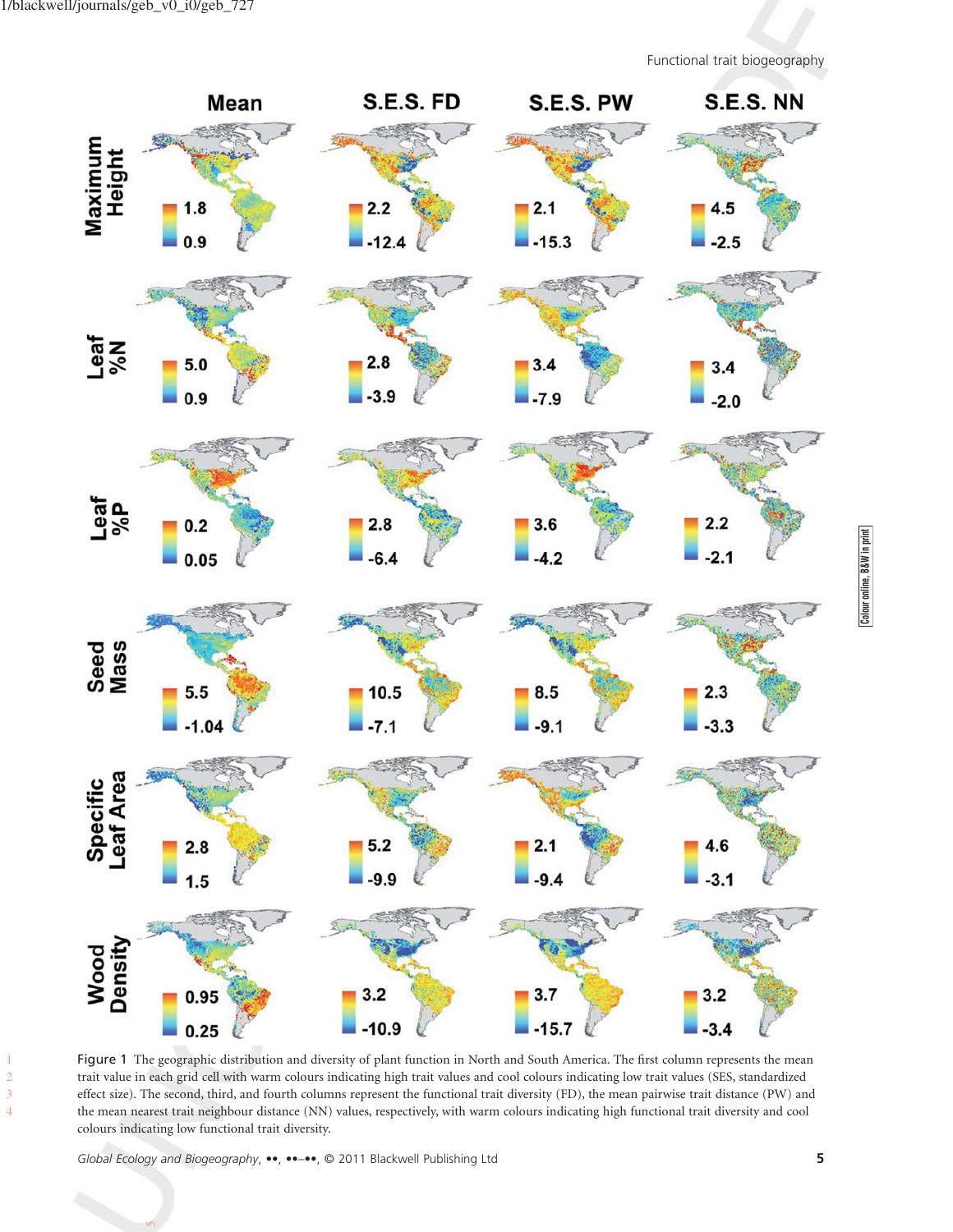N. G. Swenson *et al*.

| Trait              | Metric        | Latitude | Altitude | MAT      | TS       | TR       | AP       | <b>PS</b> |
|--------------------|---------------|----------|----------|----------|----------|----------|----------|-----------|
|                    | SES FD        | $-0.132$ | $-0.153$ | 0.249    | $-0.189$ | $-0.202$ | 0.273    | $-0.099$  |
| Maximum height     | <b>SES PW</b> | $-0.127$ | $-0.152$ | 0.242    | $-0.181$ | $-0.194$ | 0.273    | $-0.113$  |
|                    | <b>SES NN</b> | 0.133    | $-0.018$ | 0.094    | $-0.163$ | $-0.172$ | 0.125    | 0.114     |
|                    | <b>SES FD</b> | 0.107    | $-0.160$ | 0.062    | 0.011    | $-0.006$ | 0.213    | 0.242     |
| Leaf % N           | <b>SES PW</b> | $-0.431$ | $-0.271$ | 0.463    | $-0.417$ | $-0.437$ | 0.572    | 0.106     |
|                    | <b>SES NN</b> | 0.062    | $-0.016$ | $-0.103$ | 0.124    | 0.123    | 0.001    | 0.124     |
|                    | <b>SES FD</b> | 0.428    | $-0.039$ | $-0.398$ | $-0.465$ | $-0.462$ | 0.322    | 0.238     |
| Leaf % P           | <b>SES PW</b> | 0.347    | 0.045    | $-0.313$ | $-0.422$ | $-0.404$ | 0.230    | 0.295     |
|                    | <b>SES NN</b> | 0.097    | $-0.035$ | $-0.103$ | $-0.075$ | $-0.079$ | 0.044    | 0.046     |
|                    | SES FD        | $-0.350$ | $-0.131$ | 0.342    | $-0.310$ | $-0.311$ | 0.254    | 0.049     |
| Seed mass          | <b>SES PW</b> | $-0.366$ | $-0.125$ | 0.344    | $-0.246$ | $-0.274$ | 0.221    | 0.010     |
|                    | <b>SES NN</b> | 0.131    | $-0.002$ | 0.089    | $-0.153$ | $-0.160$ | 0.114    | 0.092     |
|                    | SES FD        | $-0.121$ | $-0.149$ | 0.107    | $-0.052$ | $-0.083$ | 0.236    | 0.232     |
| Specific leaf area | <b>SES PW</b> | $-0.262$ | $-0.166$ | 0.362    | $-0.336$ | $-0.353$ | 0.499    | 0.174     |
|                    | <b>SES NN</b> | $-0.154$ | $-0.043$ | $-0.121$ | 0.178    | 0.164    | $-0.088$ | 0.118     |
|                    | SES FD        | $-0.543$ | $-0.112$ | 0.546    | $-0.619$ | $-0.602$ | 0.274    | 0.438     |
| Wood density       | <b>SES PW</b> | $-0.565$ | $-0.135$ | 0.587    | $-0.629$ | $-0.612$ | 0.288    | 0.418     |
|                    | <b>SES NN</b> | $-0.374$ | $-0.071$ | 0.367    | $-0.413$ | $-0.400$ | 0.214    | 0.187     |
|                    |               |          |          |          |          |          |          |           |

SES, standardized effect size; FD, functional diversity; PW, mean pair-wise functional trait distance; NN, nearest functional neighbour distance; Lat, absolute value of latitude; Alt, altitude; MAT, mean annual temperature; TS, temperature seasonality (standard deviation of 12 mean monthly temperatures); TR, annual temperature range (maximum – minimum annual temperatures); AP, total annual precipitation; PS, precipitation seasonality (coefficient of variation of 12 monthly rainfall totals). Bold values indicate significant correlations (*P* < 0.05).

wood density, seed mass and SLA were strongly correlated with latitude and/or climate, while leaf %N and maximum height showed weaker, or non-significant, correlations with climatic gradients. In particular tropical assemblages tend to have higher seed size, wood density and SLA values, on average, than their temperate counterparts. Many of these results are consistent with previous findings (e.g. Reich & Oleksyn, 2004; Kerkhoff *et al*., 2005; Moles *et al*., 2007; Swenson & Enquist, 2007; Chave *et al*., 2009; Elser *et al*., 2010), suggesting that the results produced in this work derived using inherently heterogeneous sampling can still recover established climate–trait relationships.

### **Diversity of plant function**

The null modelling analyses indicate that for four of the six traits, functional diversity of woody plant species is actually even greater than that expected given the species richness in tropical latitudes when using the SES FD and SES PW metrics (Table 2 and Figs 1 & 2). Leaf %N and leaf %P were the two exceptions to this, with higher than expected diversity in temperate latitudes. This temperate–tropical contrast was especially strong for SLA and wood density, which had greater functional dispersion in warm, aseasonal, tropical environments. While the SES PW metric generally seemed more strongly correlated with geographic and climatic gradients than the SES FD metric, the general pattern was the same.

Species packing (as measured by SES NN) tended to show opposing results to that found using the other metrics. In particular four of the six traits had lower than expected nearest trait Table 2 Spearman Rank correlations between the dispersion of trait values in a map grid cell and physiographic and climatic variables.

neighbour distances in tropical assemblages with wood density and SLA being the two exceptions. Thus for the majority of the traits species were more tightly packed into trait space than expected given the species richness and global pool of trait values.

In addition to the general latitudinal trends, there was considerable longitudinal variation in the traits. For example, wood density and SLA varied more among species in tropical dry forests (Pacific Coast of Central America and north-east Brazil) than among species in wet tropical forests (Atlantic Coast of Central America and north-west Brazil) reinforcing the notions that the trait dispersion results are not simply explained by latitude and species richness. Other climatic factors, such as soil nutrient levels, disturbance and the number of days below freezing, may also be strong correlates, but they were not analysed in this work. In general, correlative analyses with climatic variables showed that, after controlling for species richness, the regions with the largest annual temperature ranges and the lowest variance in monthly precipitation totals generally exhibited lower trait dispersion in wood density, SLA, seed mass and maximum height than regions with lower temperature ranges and high variation in monthly precipitation, while leaf %N and leaf %P displayed the opposite pattern (Table 2).

### **Sensitivity analyses**

We performed a series of sensitivity analyses to determine whether sampling heterogeneity may have biased our statistical inferences. Bias due to spatial heterogeneity in sampling was

75 76

73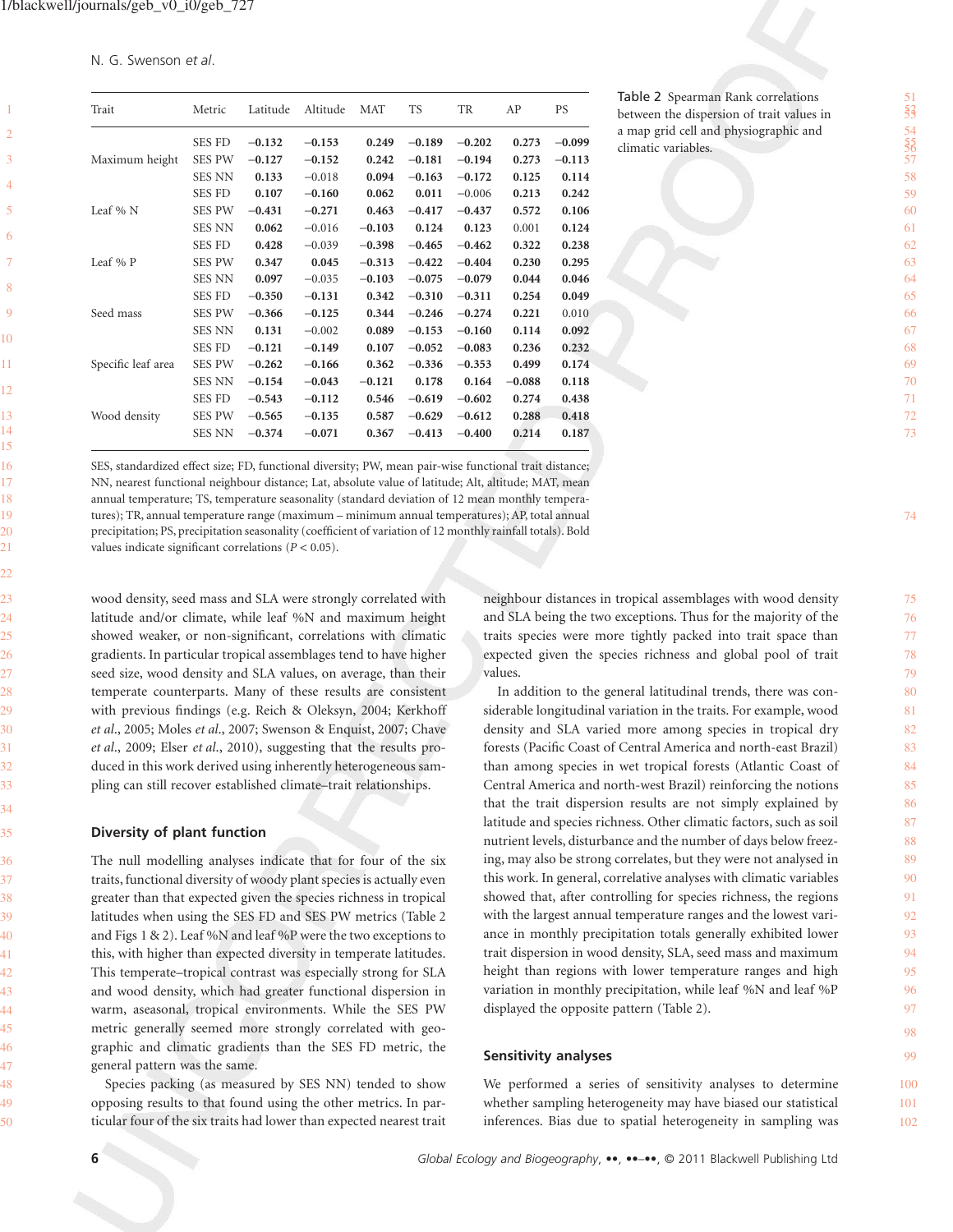Functional trait biogeography



Figure 2 Maps depicting the results from the null model. Grid cells where there is greater functional trait diversity than expected given the species richness are coloured red. Grid cells where there is lower functional trait diversity than expected given the species richness are coloured blue. The first column is the standardized effect size of the functional trait diversity (SES FD), the second column is the standardized effect size of the mean pairwise trait distance (SES PW) and the third column is the standardized effect size of the mean nearest trait neighbour distance (SES NN).

*Global Ecology and Biogeography*, **••**, ••–••, © 2011 Blackwell Publishing Ltd **7**

**Colour online, B&W in print**

Colour online, B&W in print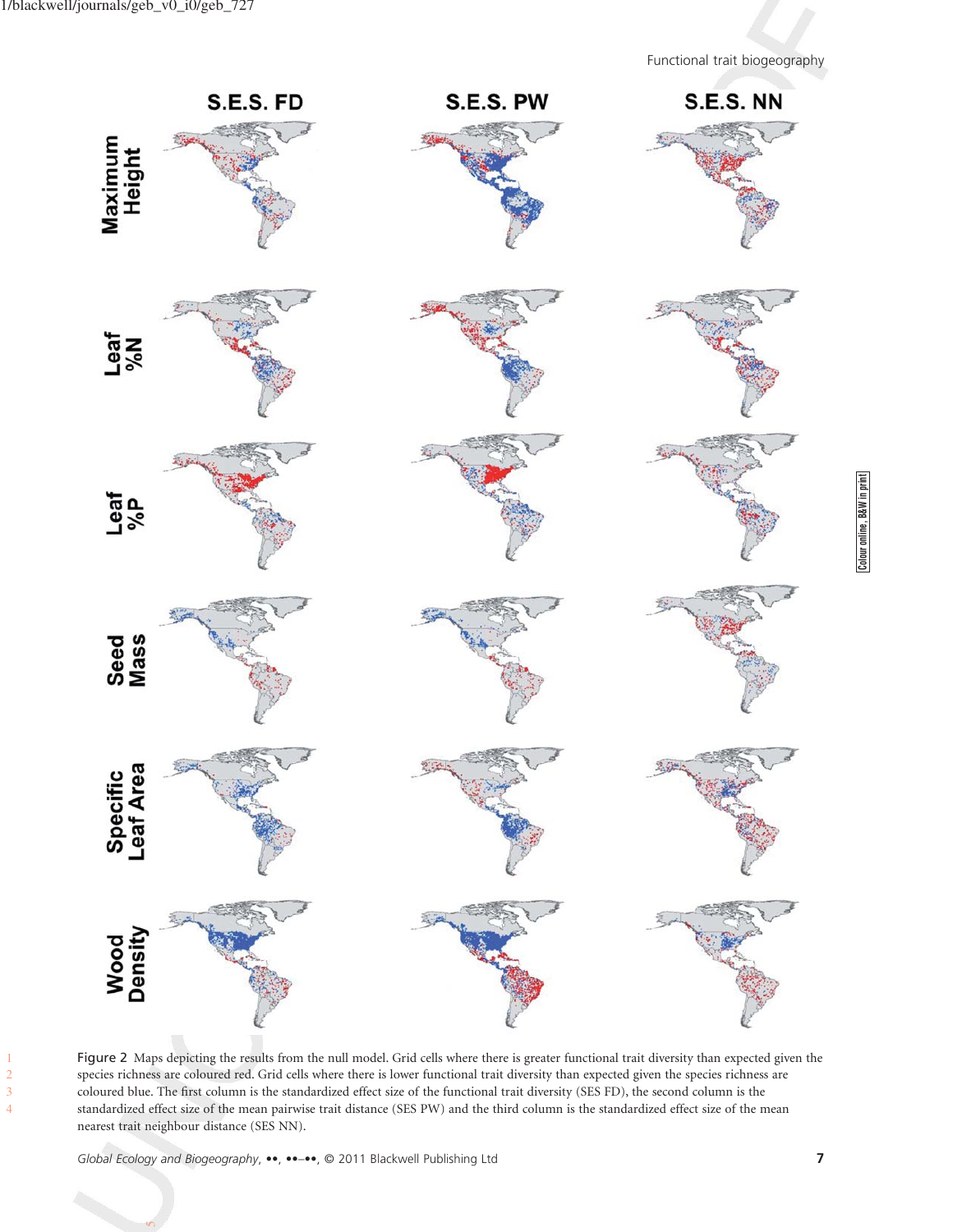20

### N. G. Swenson *et al*.

estimated by re-doing all analyses at the resolution of 5° map grid cells in order minimize artefacts due to small-scale spatial heterogeneity. It was also estimated by rarefying the sampling to include only 25 randomly selected species. In both analyses, the results from the sensitivity analyses were consistent with the results and inferences reported in the main analyses (Appendix S1). This suggests that while spatial sampling heterogeneity does exist, it probably generated little statistical bias.

Biases due to sampling only common species in the occurrence or trait databases were estimated using tropical forest inventory plots. The results of this sensitivity analysis (Appendix S1) show that the results generated using only the most common species in these forests are largely consistent with the results generated using the entire species lists. This result suggests that while in many cases only common species may have been sampled spatially and/or in the trait database, this sampling heterogeneity probably introduced little bias due to the lack of a correlation between species abundance and trait values.

### **DISCUSSION**

During the past decade plant ecologists have increasingly analysed the filtering of functional traits into local-scale species assemblages in order to identify the ecological mechanisms governing community assembly **(**Weiher & Keddy, 1995**)**. This research has typically focused on the general importance of abiotic filtering along local-scale environmental gradients such that in abiotically harsh environments the assemblage should contain a non-random subset of species that are more functionally similar than that expected. This has resulted in a great deal of evidence supporting the general importance of abiotic filtering driving the structure of local-scale assemblages (e.g. Weiher *et al*., 1998; Stubbs & Wilson, 2004; Cornwell *et al*., 2006; Kraft *et al*., 2008; Swenson & Enquist, 2009).

Much less is known about how global pools of functional diversity are filtered into regional-scale assemblages that are ultimately then filtered into the local-scale assemblages (Algar*et al*., 2011). It is reasonable to predict that the same mechanisms of abiotic filtering that are often uncovered in local-scale studies may also operate at much larger spatial scales. Indeed the favourability hypothesis in biogeography (Fischer, 1960) could be considered a large-scale version of the abiotic filtering hypothesis that is the focus of local-scale plant community assembly studies (Weiher & Keddy, 1995). That is, the relatively harsher temperate zone climate is expected to limit or filter the diversity or varieties or functions possible. Conversely, more climatically benign tropical regions may permit a higher diversity or variety of functions. This should generate a lower than expected functional trait diversity at one end of a continentalscale climatic gradient and a higher than expected functional trait diversity at the other end.

To our knowledge, whether global pools of functional trait diversity are non-randomly filtered into regional-scale assemblages has not been comprehensively addressed in the botanical literature across substantial species diversity or climatic gradients and using appropriate null models. The present analyses provided this test.

Specifically, here we have combined georeferenced plant occurrence data with extensive plant functional trait databases to provide a detailed view into the distribution, diversity and filtering of woody plant functional traits in North and South America.

We find evidence for four of the six traits studied that tropical latitudes harbour levels of functional trait diversity that are higher than expected given their species richness, and that temperate latitudes tend to have even less functional trait diversity than expected when using the SES FD and SES PW metrics (Table 2). The two exceptions to this pattern were leaf %N and leaf %P. This result is also generally consistent across altitude. These results therefore generally support the prediction of the favourability hypothesis where temperate zone assemblages should be a non-randomly constrained subset of the global trait pool and tropical assemblages should be more functionally diverse than expected given the species richness.

The results from the nearest neighbour (SES NN) metric were not consistent with those from the SES FD and SES PW metrics. In particular for all traits except seed mass and wood density the nearest trait neighbour was closer than expected in the tropics and low altitudes, suggesting that species are non-randomly packed into 'trait space' in the tropics (Table 2). Thus while the overall diversity of traits is higher than expected in the tropics, species are also more tightly packed into trait space than expected.

In addition to analysing the filtering of traits along latitudinal and altitudinal gradients, we quantified trait filtering along several climatic axes as a more direct test of the favourability hypothesis. As would be expected, the filtering of traits along a gradient of mean annual temperature and temperature seasonality largely mirrors that found along the latitudinal and altitudinal gradients (Fig. 2, Table 2). Interestingly, the results show that precipitation seasonality was often positively correlated with a higher than expected level of trait diversity. This can be seen in Figure 2 where seasonal tropical forests of Brazil and Central America have a higher than expected trait diversity compared with less seasonal forests in the upper Amazon. Thus the filtering of functional trait diversity is not simply a latitudinal issue and is best considered along climatic gradients. It is important to note that this does not mean that the raw levels of functional trait diversity are lower in aseasonal tropical rain forests and higher in seasonal tropical rain forests. Rather this indicates that the trait diversity in seasonal forests is simply higher than that expected given their species richness. It seems likely that the strong precipitation seasonality in these forests permits a great variety of functional strategies to regionally co-occur.

Ultimately the results presented support the prediction of the favourability hypothesis that temperate zone assemblages should be a highly constrained functional subset of the global pool (Fischer, 1960). Under the favourability hypothesis, temperate regions are envisioned as climatically harsh not simply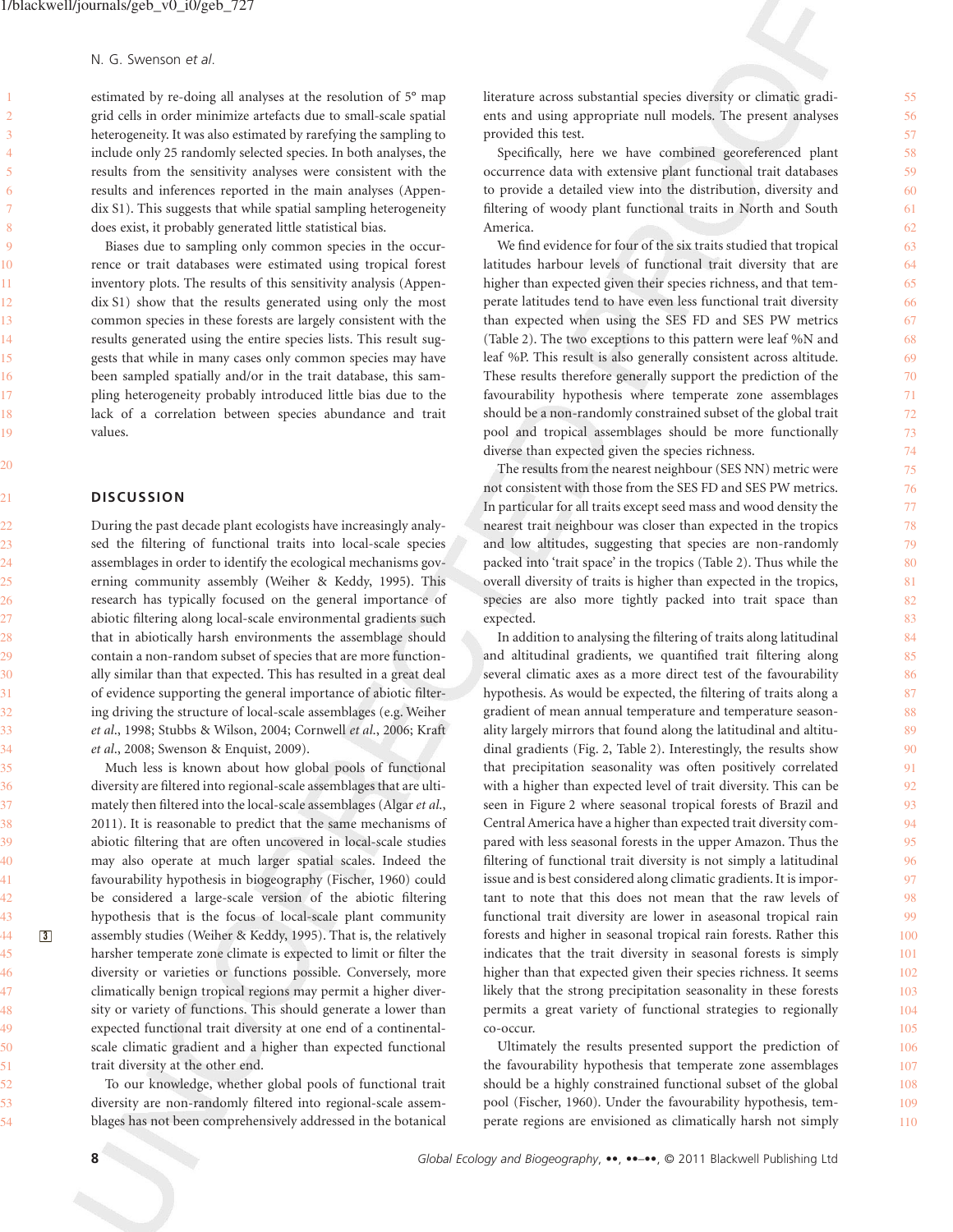because of their low temperatures but also because of their seasonality, and our results regarding temperature seasonality support this view. Interestingly, precipitation seasonality had the opposite influence on functional trait diversity suggesting that seasonality in general does not necessarily limit functional diversity. Further, leaf %P diversity consistently showed the opposite patterns across the geographic and climatic gradients studied. The contrasting nature of these patterns may be taken as evidence against the favourability hypothesis. We consider this not to be the case and that, in fact, it might well be the exception that proves the rule. In particular highly weathered tropical soils are generally depleted in phosphorus (Walker & Syers, 1976; Crews *et al*., 1995; Vitousek & Farrington, 1997), and thus are not as favourable to plant growth as other environmental factors in the tropics. Therefore a favourability hypothesis would predict a lower than expected diversity of leaf %P values in tropical assemblages found on nutrient-poor soils.

In sum, the results show that in general the overall functional trait diversity in regional-scale tropical species assemblages in seasonal forests tends to be higher than that expected given the global pool of traits and the observed species richness. To our knowledge this is the first evidence from functional trait data and null modelling analyses that conclusively provides support for the favourability hypothesis. Further, this is evidence that gradients in abiotic filtering that are so often the focus of localscale community assembly studies are also very important in determining the functional composition of regional-scale assemblages. Thus it would appear that similar trait filtering mechanisms are operating from global to regional to local scales. Future work that explicitly links global plant functional trait pools to regional trait pools to very localized trait pools (Algar *et al*., 2011) will be needed to fully explore this possibility.

### **ACKNOWLEDGEMENTS**

N.G.S. is supported by Michigan State University. B.J.E. is supported by funding from the NSF. This work was made possible by support from the Missouri Botanical Gardens and Conservational International.

## **REFERENCES**

- Algar, A.C., Kerr, J.T. & Currie, D.J. (2011) Quantifying the importance of regional and local filters for community trait structure in tropical and temperate zones. *Ecology*, **92**, 903– 914.
- Chave, J., Coomes, D., Jansen, S., Lewis, S., Swenson, N.G. & Zanne, A.E. (2009) Towards a worldwide wood economics spectrum. *Ecology Letters*, **12**, 351–366.
- Cornwell, W.K., Schwilk, D.W. & Ackerly, D.D. (2006) A traitbased test for habitat filtering: convex hull volume. *Ecology*, **87**, 1465–1471.
- Crews, T.E., Kitayama, K., Fownes, J., Herbert, D., Mueller-Dombois, D., Riley, R.H. & Vitousek, P.M. (1995) Changes in soil phosphorus fractions and ecosystem dynamics across a long chronosequence in Hawaii. *Ecology*, **76**, 1407–1424.

### Functional trait biogeography

5**5**

- Currie, D.J., Mittelbach, G.G., Cornell, H.V., Field, R., Guégan, J.-F., Hawkins, B.A., Kaufman, D., Kerr, J.T., Oberdorff, T., O'Brien, E.M. & Turner, J.R.G. (2004) Predictions and tests of climate-based hypotheses of broad-scale variation in taxonomic richness. *Ecology Letters*, **7**, 1121–1134. Elser, J.J., Fagan, W.F., Kerkhoff, A.J., Swenson, N.G. & Enquist,
- B.J. (2010) Biological stoichiometry of plant production: metabolism, scaling, and ecological response to global change. *New Phytologist*, **186**, 593–608.
- Fischer, A.G. (1960) Latitudinal variation in organic diversity. *Evolution*, **14**, 61–81.
- Flynn, S., Turner, R.M. & Stuppy, W.H. (2008) *Seed Information Database.* Available at: http://data.kew.org/sid/ (accessed •• •• ••).
- Hijmans, R.J., Cameron, S.E., Parra, J.L., Jones, P.G. & Jarvis, A. (2005) Very high resolution interpolated climate surfaces for global land areas. *International Journal of Climatology*, **25**, 1965–1978.
- Kerkhoff, A.J., Enquist, B.J., Fagan, W.F. & Elser, J.J. (2005) Plant allometry, ecological stoichiometry and the temperaturedependence of terrestrial primary productivity. *Global Ecology and Biogeography*, **14**, 585–598.
- Kerkhoff, A.J., Fagan, W.F., Elser, J.J. & Enquist, B.J. (2006) Phylogenetic and growth form variation in the scaling of nitrogen and phosphorus in the seed plants. *The American Naturalist*, **168**, E103–E122.
- Kier, G., Mutkem, J., Dinerstein, E., Ricketts, T.H., Küper, W., Kreft, H. & Barthlott, W. (2005) Global patterns of plant diversity and floristic knowledge. *Journal of Biogeography*, **32**, 1107–1116.
- Kohyama, T. (1993) Size-structured tree populations in gapdynamic forest: the forest architecture hypothesis for the stable coexistence of species. *Journal of Ecology*, **81**, 131–143.
- Kraft, N.J.B., Valencia, R. & Ackerly, D.D. (2008) Functional traits and niche-based tree community assembly in an Amazonian forest. *Science*, **322**, 580–582.
- Moles, A.T. & Westoby, M. (2006) Seed size and plant strategy across the whole life cycle. *Oikos*, **113**, 91–105.
- Moles, A.T., Ackerly, D.D., Webb, C.O., Tweddle, J.C., Dickie, J.B. & Westoby, M. (2005) A brief history of seed size. *Science*, **307**, 576–580.
- Moles, A.T., Ackerly, D.D., Tweddle, J.C., Dickie, J.B., Smith, R., Leishman, M.R., Mayfield, M.M., Pitman, A., Wood, J.T. & Westoby, M. (2007) Global patterns in seed size. *Global Ecology and Biogeography*, **16**, 109–116.
- Moles, A.T., Warton, D.I., Warman, L., Swenson, N.G., Laffan, S.W., Zanne, A.E., Pitman, A., Hemmings, F.A. & Leishman, M.R. (2009) Global patterns in plant height. *Journal of Ecology*, **97**, 923–932.
- Mouchet, M.A., Villéger, S., Mason, N.W.H. & Mouillot, D. (2010) Functional diversity measures: an overview of their redundancy and their ability to discriminate community assembly rules. *Functional Ecology*, **24**, 867–876.
- Mutke, J. & Barthlott, W. (2005) Patterns of vascular plant diversity at continental to global scales. *Biologiske Skrifter*, **55**, 521– 531.

*Global Ecology and Biogeography*, **••**, ••–••, © 2011 Blackwell Publishing Ltd **9**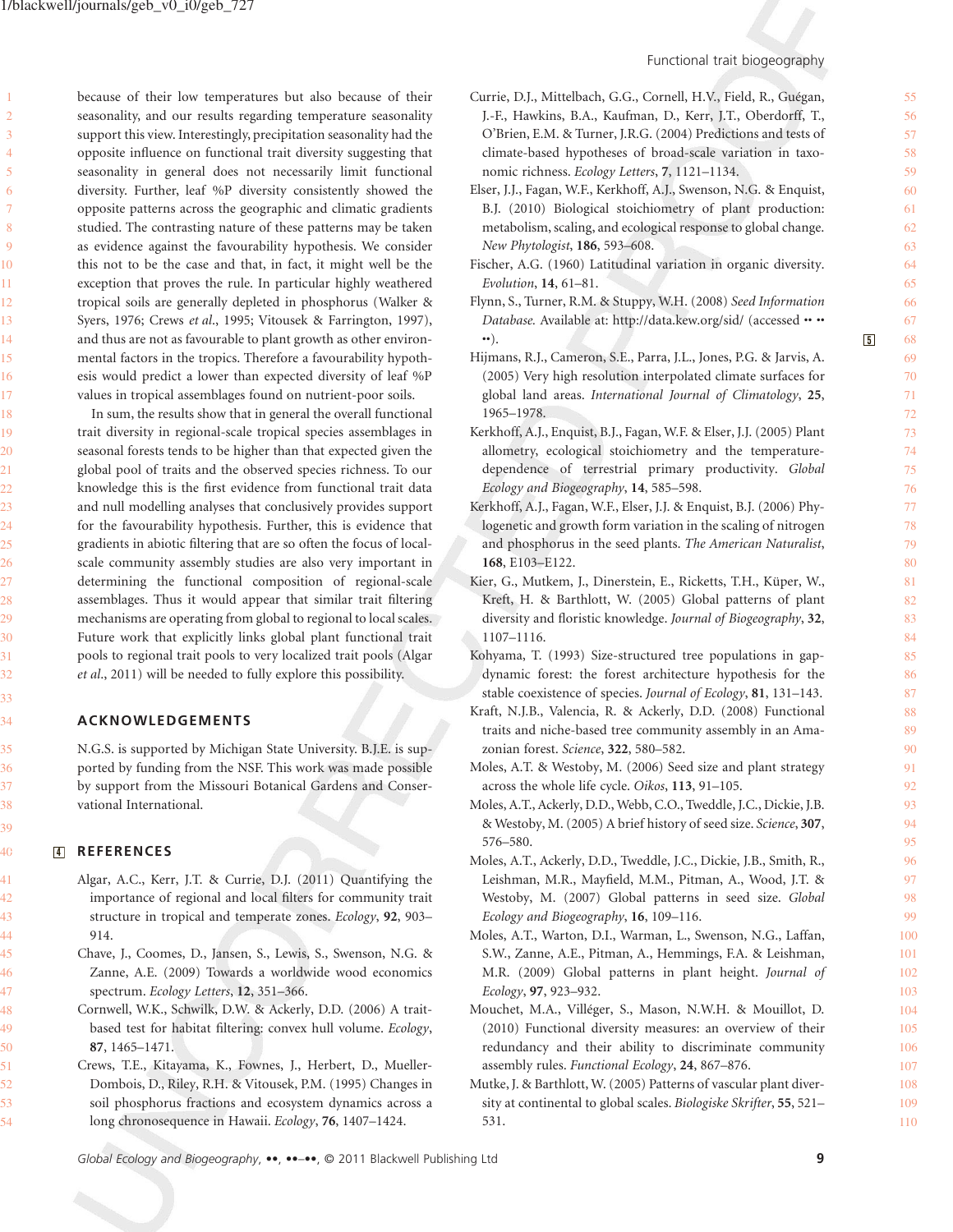N. G. Swenson *et al*.

- Petchey, O.L. & Gaston, K.J. (2002) Functional diversity (FD), species richness, and community composition. *Ecology Letters*, **5**, 402–411.
- Rangel, T.F.L.V.B., Diniz-Filho, J.A.F. & Bini, L.M. (2006) Towards an integrated computational tool for spatial analysis in macroecology and biogeography. *Global Ecology and Biogeography*, **15**, 321–327.
- Reich, P.B. & Oleksyn, J. (2004) Global patterns of plant leaf N and P in relation to temperature and latitude. *Proceedings of the National Academy of Sciences USA*, **101**, 11001–11006.
- Reich, P.B., Walters, M.B. & Ellsworth, D.S. (1997) From tropics to tundra: global convergence in plant functioning. *Proceedings of the National Academy of Sciences USA*, **94**, 13730– 13734.
- Schimper, A.F.W. (1898) *Pflanzengeographie auf physiologischer Grundlage* [*Plant geography upon a physiological basis*]. G. Fischer, Jena.
- Stubbs, W.J. & Wilson, J.B. (2004) Evidence for limiting similarity in a sand dune community.*Journal of Ecology*, **92**, 557–567.
- Swenson, N.G. (2011) The role of evolutionary processes in producing biodiversity patterns, and the interrelationships between taxonomic, functional and phylogenetic biodiversity. *American Journal of Botany*, **98**, 472–480.
- Swenson, N.G. & Enquist, B.J. (2007) Ecological and evolutionary determinants of a key plant functional trait: wood density and its community-wide variation across latitude and elevation. *American Journal of Botany*, **94**, 451–459.
- Swenson, N.G. & Enquist, B.J. (2008) The relationship between stem and branch wood specific gravity and the ability of each measure to predict leaf area. *American Journal of Botany*, **95**, 516–519.
- Swenson, N.G. & Enquist, B.J. (2009) Opposing assembly mechanisms in a Neotropical dry forest: implications for phylogenetic and functional community ecology. *Ecology*, **90**, 2161–2170.
- Swenson, N.G. & Weiser, M.D. (2010) Plant geography upon the basis of functional traits: an example from eastern North American trees. *Ecology*, **91**, 2234–2241.
- Swenson, N.G., Enquist, B.J., Thompson, J. & Zimmerman, J.K. (2007) The influence of spatial and size scales on phylogenetic relatedness in tropical forest communities. *Ecology*, **88**, 1770– 1780.
- Swenson, N.G., Anglada-Cordero, P. & Barone, J.A. (2011) Deterministic tropical tree community turnover: evidence from patterns of functional beta diversity along an elevational gradient. *Proceedings of the Royal Society B: Biological Sciences*, **278**, 877–884.
- Tilman, D., Knops, J., Wedin, D., Reich, P., Ritchie, M. & Siemann, E. (1997) The influence of functional diversity and composition on ecosystem processes. *Science*, **277**, 1300–1302.
- Uriarte, M., Swenson, N.G., Chazdon, R.L., Comita, L.S., Kress, W.J., Erickson, D.L., Forero- Montaña, J., Zimmerman, J.K. & Thompson, J. (2010) Trait similarity, shared ancestry, and the structure of interactions in a subtropical wet forest: implications for community assembly. *Ecology Letters*, **13**, 1503–1514.

| USDA (2006) The PLANTS database. Available at: http://                |                 | 57  |
|-----------------------------------------------------------------------|-----------------|-----|
| plants.usda.gov (accessed ····).                                      | $\boxed{6}$     | 58  |
| Venable, D.L. (1996) Packaging and provisioning in plant repro-       |                 | 59  |
| duction. Philosophical Transactions of the Royal Society B: Bio-      |                 | 60  |
| logical Sciences, 351, 1319-1329.                                     |                 | 61  |
| Vitousek, P.M. & Farrington, H. (1997) Nutrient limitation and        |                 | 62  |
| soil development: experimental test of a biogeochemical               |                 | 63  |
| theory. Biogeochemistry, 37, 63-75.                                   |                 | 64  |
| Walker, T.W. & Syers, J.K. (1976) The fate of phosphorus during       |                 | 65  |
| pedogenesis. Geoderma, 15, 1-19.                                      |                 | 66  |
| Wallace, A.R. (1878) Tropical nature and other essays. Macmillan,     |                 | 67  |
| London.                                                               |                 | 68  |
| Webb, C.O. (2000) Exploring the phylogenetic structure of eco-        |                 | 69  |
| logical communities: an example for rain forest trees. The            |                 | 70  |
| American Naturalist, 156, 145-155.                                    |                 | 71  |
| Weiher, E. & Keddy, P.A. (1995) Assembly rules, null models,          |                 | 72  |
| and trait dispersion: new questions from old patterns. Oikos,         |                 | 73  |
| 74, 159-164.                                                          |                 | 74  |
| Weiher, E., Clarke, G.D.P. & Keddy, P.A. (1998) Community             |                 | 75  |
| assembly rules, morphological dispersion, and the coexistence         |                 | 76  |
| of plant species. Oikos, 81, 309-321.                                 |                 | 77  |
| Weiser, M.D., Enquist, B.J., Boyle, B., Killeen, T.J., Jørgensen,     |                 | 78  |
| P.M., Fonseca, G., Jennings, M.D., Kerkhoff, A.J., Lacher Jr,         |                 | 79  |
| T.E., Monteagudo, A., Vargas, M.P.N., Phillips, O.L., Swenson,        |                 | 80  |
| N.G. & Martínez, R.V. (2007) Latitudinal patterns of range            |                 | 81  |
| size and species richness of New World woody plants. Global           |                 | 82  |
| Ecology and Biogeography, 16, 679-688.                                |                 | 83  |
| Westoby, M. (1998) A leaf-height-seed (LHS) plant ecology             |                 | 84  |
| strategy scheme. Plant and Soil, 199, 213-227.                        |                 | 85  |
| Westoby, M., Falster, D.S., Moles, A.T., Vesk, P.A. & Wright, I.J.    |                 | 86  |
| (2002) Plant ecological strategies: some leading dimensions of        |                 | 87  |
| variation between species. Annual Review of Ecology and Sys-          |                 | 88  |
| tematics, 33, 125-159.                                                |                 | 89  |
| Wright, I.J., Reich, P.B., Westoby, M. et al. (2004) The world-       |                 | 90  |
| wide leaf economics spectrum. Nature, 428, 821-827.                   |                 | 91  |
|                                                                       |                 | 92  |
| <b>SUPPORTING INFORMATION</b>                                         | 78              | 93  |
| Additional Supporting Information may be found in the online          |                 | 94  |
| version of this article:                                              |                 | 95  |
|                                                                       |                 |     |
| Figure $S1$ $\cdot \cdot$ .                                           | $\vert 9 \vert$ | 96  |
| Figure S2 The change in the standardized effect size results          |                 | 97  |
| when using only the most common 5% of tree species in the             |                 | 98  |
| 50-ha Barro Colorado Island forest dynamics plot in Panama-           |                 | 99  |
| nian lowland moist forest (far left side of $x$ -axis) to 100% of the |                 | 100 |
| tree species in the forest plot (far right side of $x$ -axis).        |                 | 101 |
| Figure S3 The change in the standardized effect size results          |                 | 102 |
| when using only the most common 5% of tree species in the             |                 | 103 |
| 16-ha Luquillo forest dynamics plot in Puerto Rican pre-              |                 | 104 |
| montane rain forest (far left side of $x$ -axis) to 100% of the tree  |                 | 105 |

species in the forest plot (far right side of *x*-axis). **Figure S4** The change in the standardized effect size results when using only the most common 5% of tree species in the 15-ha San Emilio forest dynamics plot in Costa Rican dry forest (far left side of *x*-axis) to 100% of the tree species in the forest plot (far right side of *x*-axis).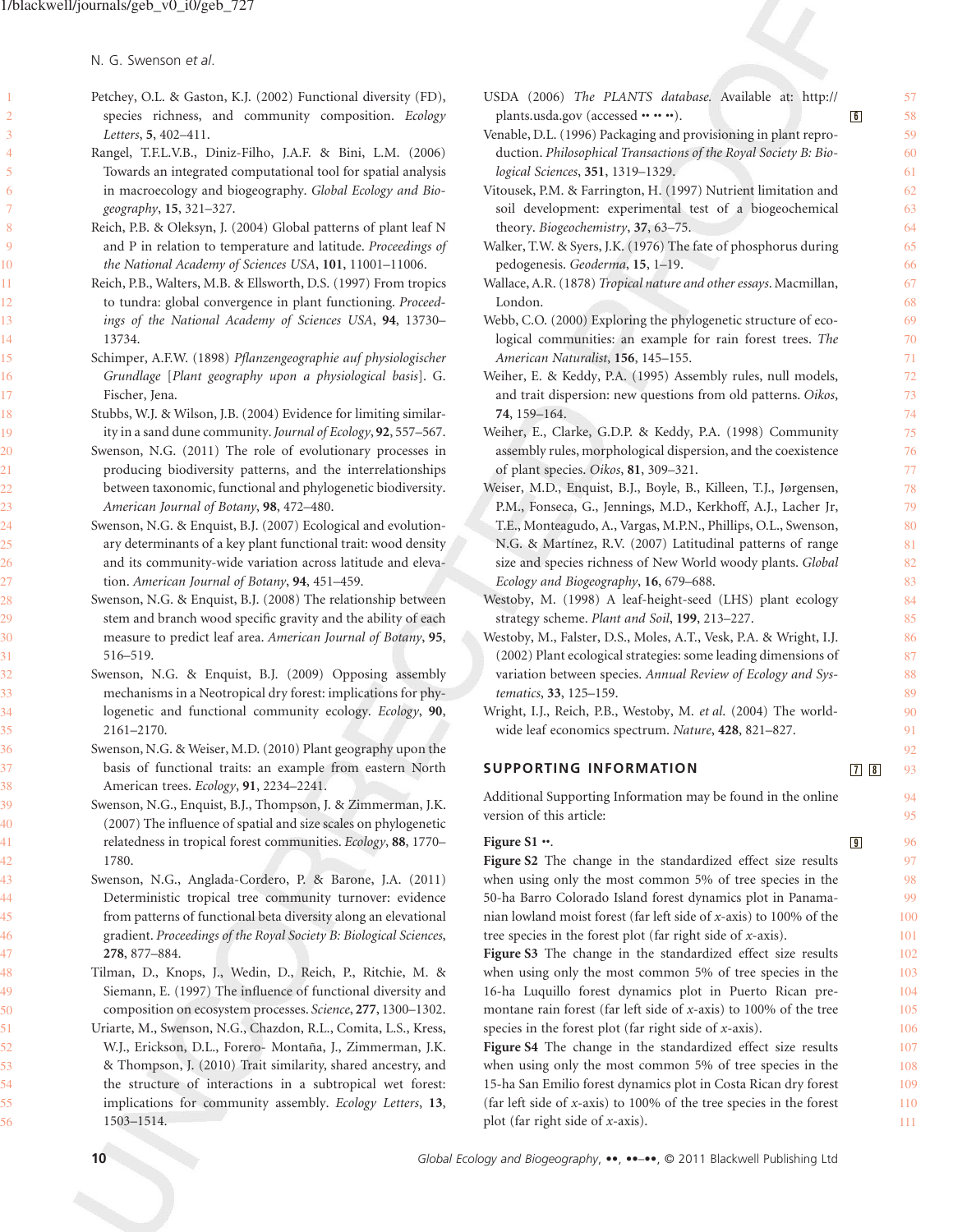**Figure S5** The change in the standardized effect size results when using only the most common 5% of tree species in the 25-ha Yasuni forest dynamics plot in Ecuadorian lowland rain forest (far left side of *x*-axis) to 100% of the tree species in the forest plot (far right side of *x*-axis).

**Figure S6** The number of species in a grid cell that have trait values.

**Figure S7** The proportion of the woody plant species richness in a grid cell that has a trait value attached to it.

**Figure S8** WorldClim maps of altitude and climatic variables used for the correlative analyses. Temperature seasonality is the product of 100 and the standard deviation of monthly values. Annual temperature range is the annual maximum and minimum values. Precipitation seasonality is the coefficient of variation in the monthly precipitation totals.

**Table S1** The size of the global functional trait databases compiled and utilized for analyses and the number of geo-referenced specimens and species in the plant occurrence database that could be assigned a trait value.

**Table S2** Spearman rank correlations between the mean trait value in five degree map grid cells and physiographic and climatic variables.

**Table S3** Spearman rank correlations between the dispersion of trait values in five degree map grid cells and physiographic and climatic variables.

#### **Table S4** ••. 10 **<sup>10</sup>**

**Table S5** Spearman rank correlations between the mean dispersion of trait values from the rarefaction analyses in one degree map grid cells and physiographic and climatic variables.

**Appendix S1** Additional details on methodologies and data used in this study.

**Appendix S2** Sampling heterogeneity and testing for potential biases in the trait dispersion results: sensitivity to only sampling common species.

**Appendix S3** Distribution of sampling intensity.

**Appendix S4** Distribution of climatic variables.

**Appendix S5** Additional literature used to compile the functional trait databases.

As a service to our authors and readers, this journal provides supporting information supplied by the authors. Such materials are peer-reviewed and may be re-organized for online delivery, but are not copy-edited or typeset. Technical support issues arising from supporting information (other than missing files) should be addressed to the authors.

## **BIOSKETCH**

**Nathan Swenson** is an assistant professor of plant biology at Michigan State University. He is interested in the evolution of functional diversity and how it is distributed in plant assemblages through space and time.

Editor: José Paruelo

*Global Ecology and Biogeography*, **••**, ••–••, © 2011 Blackwell Publishing Ltd **11**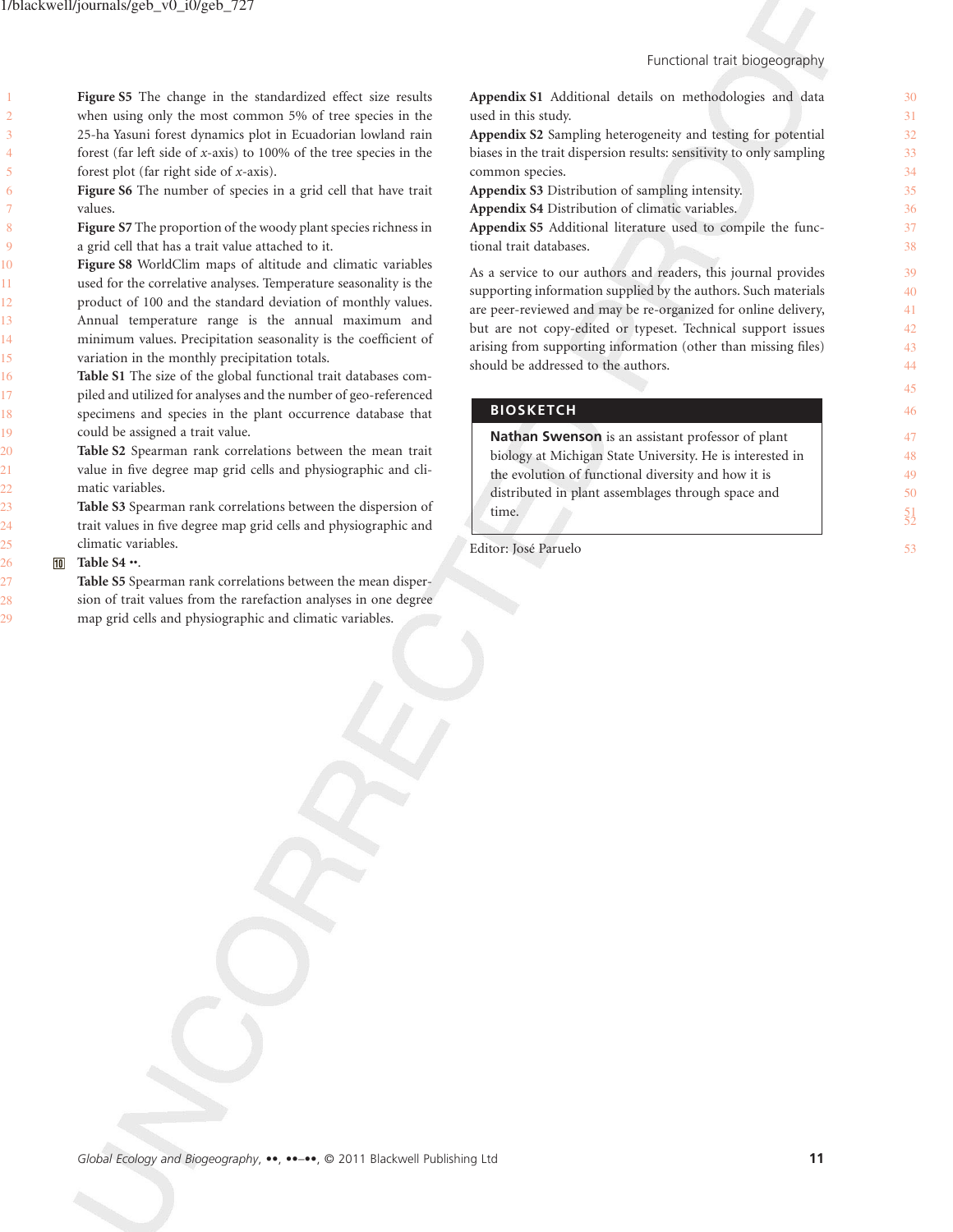|                   | <b>Toppan Best-set Premedia Limited</b> |  |
|-------------------|-----------------------------------------|--|
| Journal Code: GEB | Proofreader: Mony                       |  |
| Article No: 727   | Delivery date: 14 October 2011          |  |
| Page Extent: 11   |                                         |  |

# **AUTHOR QUERY FORM**

Dear Author,

During the copy-editing of your paper, the following queries arose. Please could you respond to these queries by making the necessary corrections and/or additions directly on the page proof. Please only use the 'Remarks' column on this form for clarification or comments (or to confirm that no change is needed). Please correct your PDF proof using Acrobat's commenting features (see next page for instructions), or if that is not possible please print out hardcopy and add your corrections in clear handwriting (but not in capitals unless these are intended).

Please help us to publish your article quickly and accurately by following these instructions.

Many thanks for your assistance.

| Query<br>References | Query                                                                                                                                                                                                                                                                                                                                                                                                                                                                                                                                                                                                                                                                                                                                                                                                                                                                                                                                                                                                                                                                                                                                                                                                                | Remarks |
|---------------------|----------------------------------------------------------------------------------------------------------------------------------------------------------------------------------------------------------------------------------------------------------------------------------------------------------------------------------------------------------------------------------------------------------------------------------------------------------------------------------------------------------------------------------------------------------------------------------------------------------------------------------------------------------------------------------------------------------------------------------------------------------------------------------------------------------------------------------------------------------------------------------------------------------------------------------------------------------------------------------------------------------------------------------------------------------------------------------------------------------------------------------------------------------------------------------------------------------------------|---------|
| q1                  | AUTHOR: Please check and confirm the affiliation address are correct, and<br>please provide the city name for addresses 13 and 18.                                                                                                                                                                                                                                                                                                                                                                                                                                                                                                                                                                                                                                                                                                                                                                                                                                                                                                                                                                                                                                                                                   |         |
| q2                  | AUTHOR: Please check all website addresses and confirm that they are<br>correct. (Please note that it is the responsibility of the author(s) to ensure<br>that all URLs given in this article are correct and useable.)                                                                                                                                                                                                                                                                                                                                                                                                                                                                                                                                                                                                                                                                                                                                                                                                                                                                                                                                                                                              |         |
| q <sup>3</sup>      | AUTHOR: Keddy & Weiher 1995 has been changed to Weiher & Keddy, 1995<br>so that this citation matches the Reference List. Please confirm that this is<br>correct.                                                                                                                                                                                                                                                                                                                                                                                                                                                                                                                                                                                                                                                                                                                                                                                                                                                                                                                                                                                                                                                    |         |
| q <sub>4</sub>      | AUTHOR: Journal policy is to use et al. after the first three authors for<br>references with more than 20 authors. Please supply details of all authors if<br>there are 20 or fewer.                                                                                                                                                                                                                                                                                                                                                                                                                                                                                                                                                                                                                                                                                                                                                                                                                                                                                                                                                                                                                                 |         |
| q5                  | AUTHOR: Please provide the last accessed date for this reference.                                                                                                                                                                                                                                                                                                                                                                                                                                                                                                                                                                                                                                                                                                                                                                                                                                                                                                                                                                                                                                                                                                                                                    |         |
| $q6$                | AUTHOR: Please provide the last accessed date for this reference.                                                                                                                                                                                                                                                                                                                                                                                                                                                                                                                                                                                                                                                                                                                                                                                                                                                                                                                                                                                                                                                                                                                                                    |         |
| q7                  | AUTHOR: Your paper contains Supporting Information. You should already<br>have downloaded this from the e-proofing website when you collected your<br>article proof. Please check that all legends and content are correct, including<br>updating references where applicable. (Note that legends as provided with the<br>Supporting Information itself should be full and complete, while those<br>provided in the main article are shortened versions, where necessary.) Please<br>ensure that line numbers are removed and that track-change edits are<br>accepted so that they do not appear in the published version. If any changes<br>are necessary, please ensure that you edit the files sent with the proof, as<br>minor editorial changes may have been made to the files in the Editorial<br>Office prior to manuscript export. Corrected Supporting Information files<br>should be emailed to the Production Editor at the same time that you return<br>your main article proof corrections, with a brief description of the changes<br>made. If you have no corrections to your Supporting Information please<br>inform the Production Editor, otherwise publication of your paper will be<br>delayed. |         |
| q8                  | AUTHOR: Figure S1-S8, Table S1-S5 and Appendix S2-S5 have not been<br>mention in the text. Please cited them in the relevant place in the text.                                                                                                                                                                                                                                                                                                                                                                                                                                                                                                                                                                                                                                                                                                                                                                                                                                                                                                                                                                                                                                                                      |         |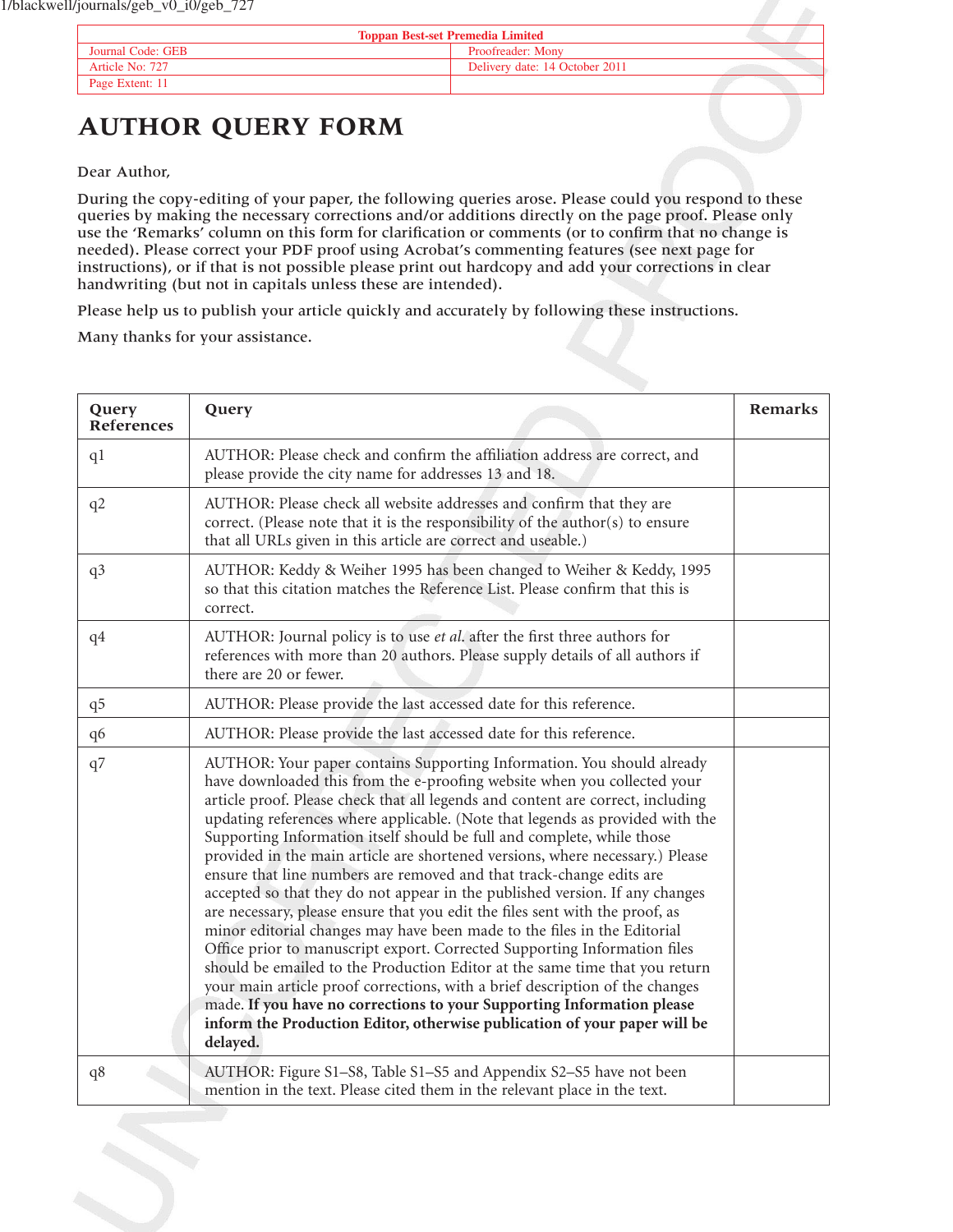|     | AUTHOR: Please provide the figure legend for Figure S1. |  |
|-----|---------------------------------------------------------|--|
| q10 | AUTHOR: Please provide the Table legend for Table S4.   |  |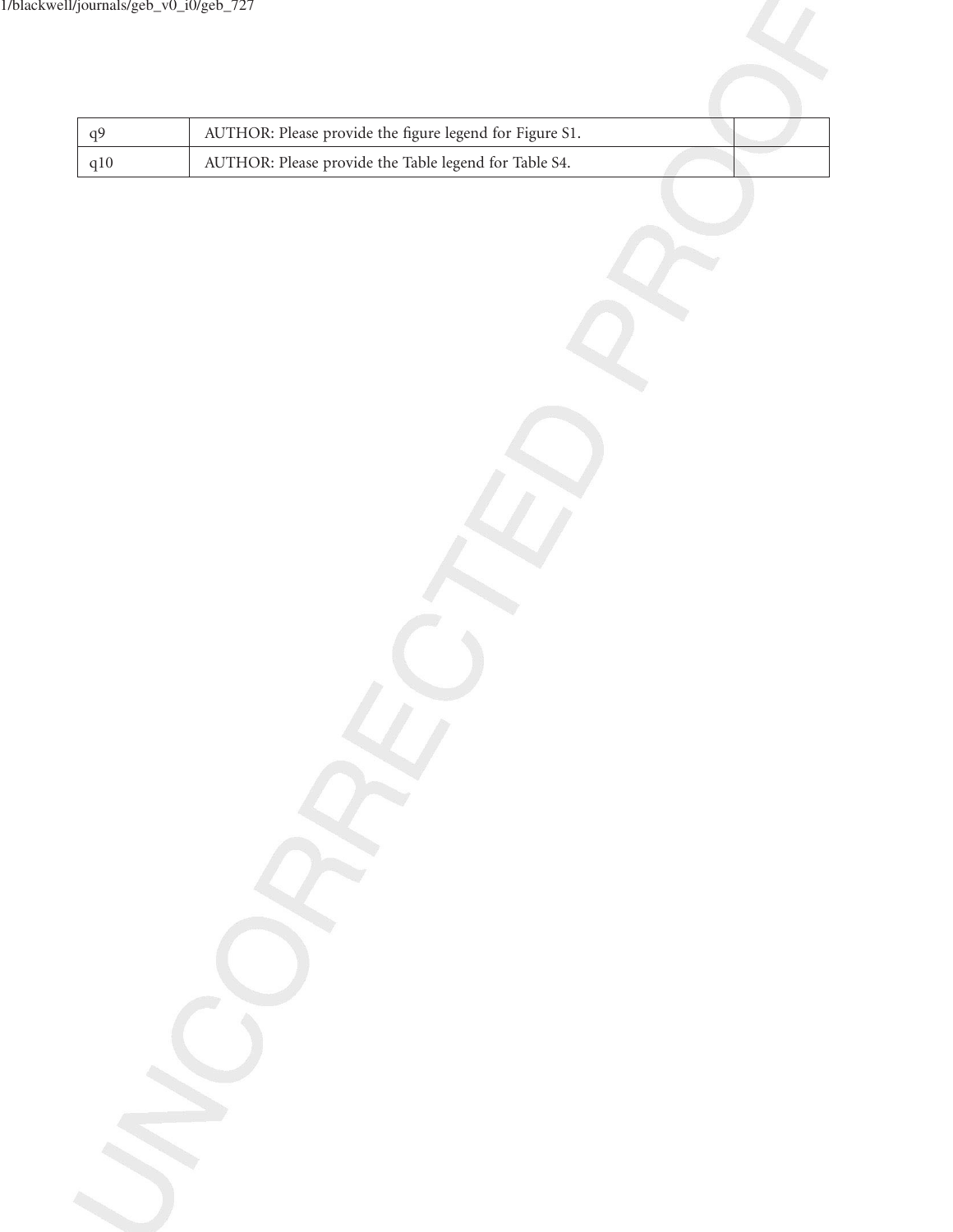This will open up a panel down the right side of the document. The majority of tools you will use for annotating your proof will be in the Annotations section, pictured opposite. We've picked out some of these tools below:

| <b>*</b> Annotations |   |    |   |   |  |  |
|----------------------|---|----|---|---|--|--|
| $=$                  |   | 45 | ∊ |   |  |  |
| т.                   | 玉 | 墨  |   | ь |  |  |

## **1. Replace (Ins) Tool – for replacing text.**



Strikes a line through text and opens up a text box where replacement text can be entered.

## **How to use it**

- Highlight a word or sentence.
- Click on the Replace (Ins) icon in the Annotations section.
- Type the replacement text into the blue box that appears.

idard framework for the analysis of m icy. Nevertheless, it also led to exogo ple of strategi ı fi <sup>●</sup> dthreshe nber of comp 08/06/2011 15:58:17  $\overline{O}$ : is that the st  $\frac{1}{\sqrt{2\pi}}$ of nain compo  $b\epsilon$ level, are exc  $nc$ important works on charge by  $\frac{1}{\sqrt{n}}$ iro  $M$  henceforth)<sup>1</sup> we onen the 'black h

## **3. Add note to text Tool – for highlighting a section to be changed to bold or italic.**



Highlights text in yellow and opens up a text box where comments can be entered.

## **How to use it**

- Highlight the relevant section of text.
- Click on the Add note to text icon in the Annotations section.
- Type instruction on what should be changed regarding the text into the yellow box that appears.

namic responses of mark ups ent with the **VAR** evidence

## **2. Strikethrough (Del) Tool – for deleting text.**



Strikes a red line through text that is to be deleted.

## **How to use it**

- Highlight a word or sentence.
- Click on the Strikethrough (Del) icon in the Annotations section.

there is no room for extra profits an s ups are zero and the number of set) values are not determined by Blanchard and Kiyotaki (1987), erfect competition in general equilib ts of aggregate demand and supply lassical framework assuming monop een an evocenous number of firms

## **4. Add sticky note Tool – for making notes at specific points in the text.**



Marks a point in the proof where a comment needs to be highlighted.

## **How to use it**

- Click on the Add sticky note icon in the Annotations section.
- Click at the point in the proof where the comment should be inserted.
- Type the comment into the yellow box that appears.

## тани ани миррту мноску, вном от